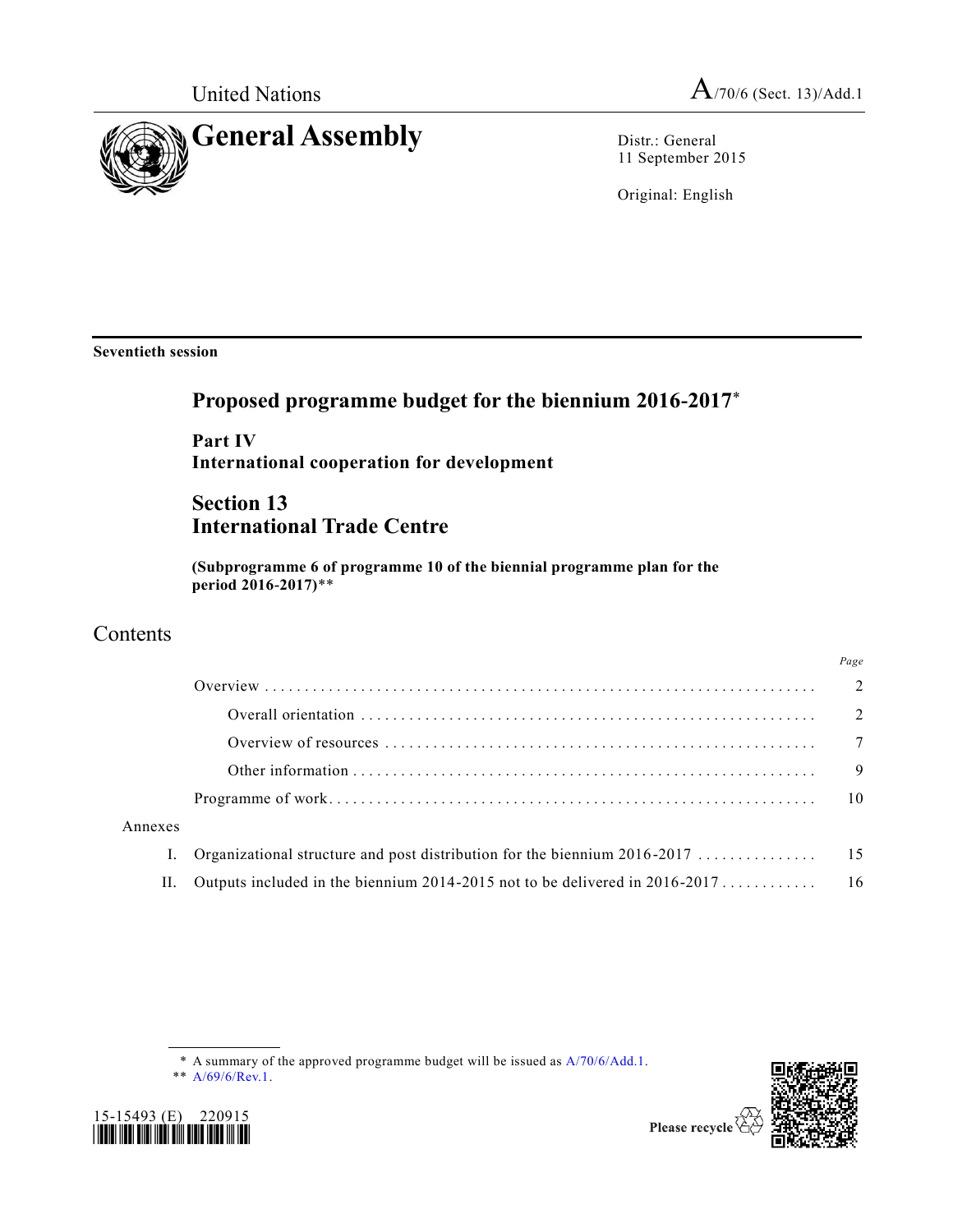### **Overview**

#### Table 13.1 **Financial resources**

(United States dollars)

| Appropriation for 2014-2015                           | 39 454 900 |
|-------------------------------------------------------|------------|
| Proposal of the Secretary-General for $2016 - 2017^a$ | 39 454 900 |
|                                                       |            |

*<sup>a</sup>* At 2014-2015 revised rates.

### Table 13.2 **Post resources**

|                                     | <i>Number</i> | Level                                                                 |
|-------------------------------------|---------------|-----------------------------------------------------------------------|
| Regular budget                      |               |                                                                       |
| Approved for the biennium 2014-2015 |               | 160 1 ASG, 1 D-2, 5 D-1, 20 P-5, 30 P-4, 20 P-3, 14 P-2/1, 69 GS (OL) |
| Proposed for the biennium 2016-2017 |               | 160 1 ASG, 1 D-2, 5 D-1, 20 P-5, 30 P-4, 20 P-3, 14 P-2/1, 69 GS (OL) |

### **Overall orientation**

- 13.1 The International Trade Centre (ITC) is the joint technical cooperation agency of the United Nations and the World Trade Organization (WTO) for business aspects of trade development. Originally created by the General Agreement on Tariffs and Trade (GATT) in 19 64, ITC has operated since 1968 under the joint auspices of GATT/WTO and the United Nations, the latter acting through the United Nations Conference on Trade and Development (UNCTAD). Within the United Nations system of assistance for developing countries, ITC is the focal point for technical assistance and cooperation activities for trade and international business development, as reaffirmed by the Economic and Social Council in its resolution 1819 (LV). The Centre is responsible for the implementation of subprogramme 6, Operational aspects of trade promotion and export development, of programme 10, Trade and development, of the biennial programme plan for the period 2016-2017.
- 13.2 For over 50 years, ITC has been actively providing trade-related technical assistance to small and medium-sized enterprises (SMEs) in developing countries. Improving their international competitiveness, a mandate entrusted to the Centre, has demanded pragmatic, timely, customized and integrated responses, within an environment that has seen significant changes over the last few years. The global trade and development landscape has continued to evolve with increased calls for development to be sustainable and inclusive, with emphasis on gender — in particular women's and girls' economic empowerment — as well as youth employment. This is against the backdrop of new actors, new production and trade patterns and technological innovations.
- 13.3 The 2030 Agenda for Sustainable Development, which is scheduled for consideration in 2015, is likely to reaffirm the global community's commitment to promoting shared economic prosperity, social development and environmental protection, with the eradication of poverty in all forms and dimensions being the greatest goal. The proposed Agenda brings economic development and trade to the core, as an engine for inclusive economic growth and poverty reduction. With the majority of the private sector constituted by SMEs, particularly in developing countries, their role in the delivery of the transformation will be critical. Successful SMEs fuel economic growth, increase the demand for labour, potentially for women and youth, and help to raise living standards. Their

*Abbreviations*: ASG, Assistant Secretary-General; GS, General Service; OL, Other level.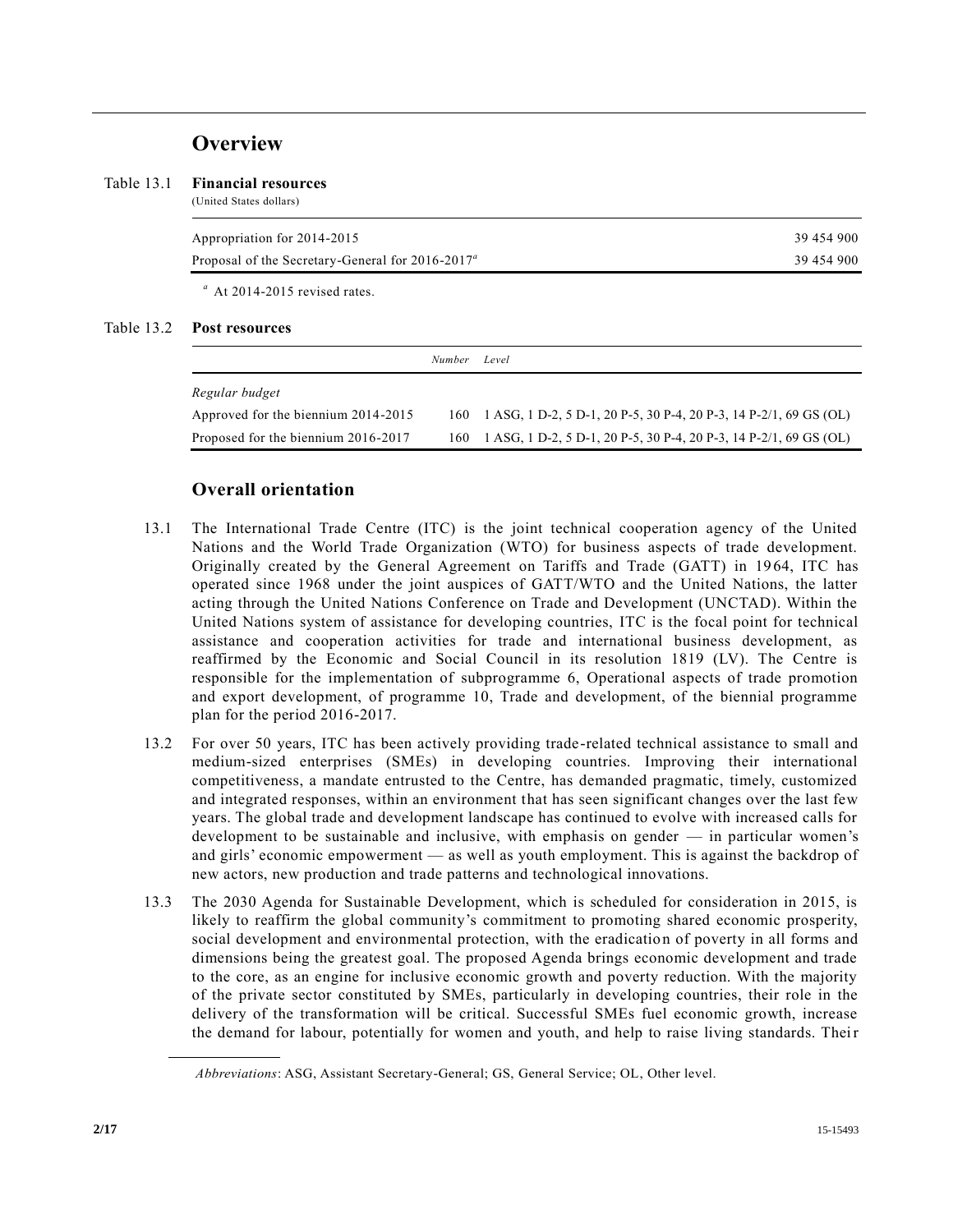contribution can be further enhanced through increased competitiveness and integration into the global economy.

- 13.4 Through its mandate, ITC is well positioned to support and contribute to the attainment of this trade and development agenda and sustainable development goals as well as to help SMEs benefit from WTO agreements. ITC works with developing countries to foster partnerships between SMEs, Governments and other strategic partners to provide sustainable capacity-building that harnesses existing and new opportunities for SMEs. When SMEs have access to market intelligence, when they are able to access finance, build capacity and skills, they become more competitive, connect to international markets and can generate more and better jobs.
- 13.5 ITC will seek to improve the international competitiveness of SMEs in developing countries, especially least developed countries, and countries with economies in transition. In order to achieve that goal, ITC will focus on the delivery of trade-related technical assistance activities linked to trade intelligence and export development issues.
- 13.6 ITC will address the operational aspects of trade promotion and export development. Its strategic vision is one of fostering inclusive and sustainable growth and development through trade and international business development. Within this context, the strategic challenges of ITC are to strengthen the integration of the business section into the global economy, improve the performance of trade support institutions for the benefit of enterprises, and improve the international competitiveness of enterprises.
- 13.7 ITC will continue to support SMEs to address environmental sustainability and to economically empower women, youth and poor communities. To complement these efforts, ITC will reinforce its support to promote regional economic integration. In addition, ITC will work with emerging economies to promote value-added trade, investment and technology transfer.
- 13.8 The Centre's interventions concentrate on three strategic objectives: (a) strengthened integration of the business sector into the global economy; (b) improved performance of trade and investment support institutions for the benefit of enterprises; and (c) improved international competitiveness of micro-, small and medium-sized enterprises.
- 13.9 During the biennium 2014-2015, ITC celebrated its fiftieth anniversary by achieving significant successes towards "trade impact for good", doing more and doing it better. Further, ITC underwent two organization-wide evaluations, one independent evaluation delivered on behalf of extrabudgetary donors of ITC, and a second evaluation by the Office for Internal Oversight Services. Both evaluations took 2006 as their starting point, found ITC to be in good health, delivering valuable services on the ground, and pointed to areas where ITC could do better.
- 13.10 The independent evaluation, which concluded in 2014, found that overall the Centre has been able to continue providing high-quality services in its specialized field that are relevant and responsive, effective and relatively efficient. Its four strategic-level recommendations are that ITC:
	- (a) Move to a strategic base for supporting and deploying the unique strengths of ITC in the global Aid for Trade effort;
	- (b) Protect and develop its main and distinctive working assets: its special capacity to deal with the private sector in trade and its excellence in technical expertise and appropriate technical assistance;
	- (c) Pragmatically strengthen governance and continue to strengthen accountability while minimizing bureaucracy;
	- (d) Move up to the next level of visibility, engagement and effectiveness as a key player in the global Aid for Trade effort.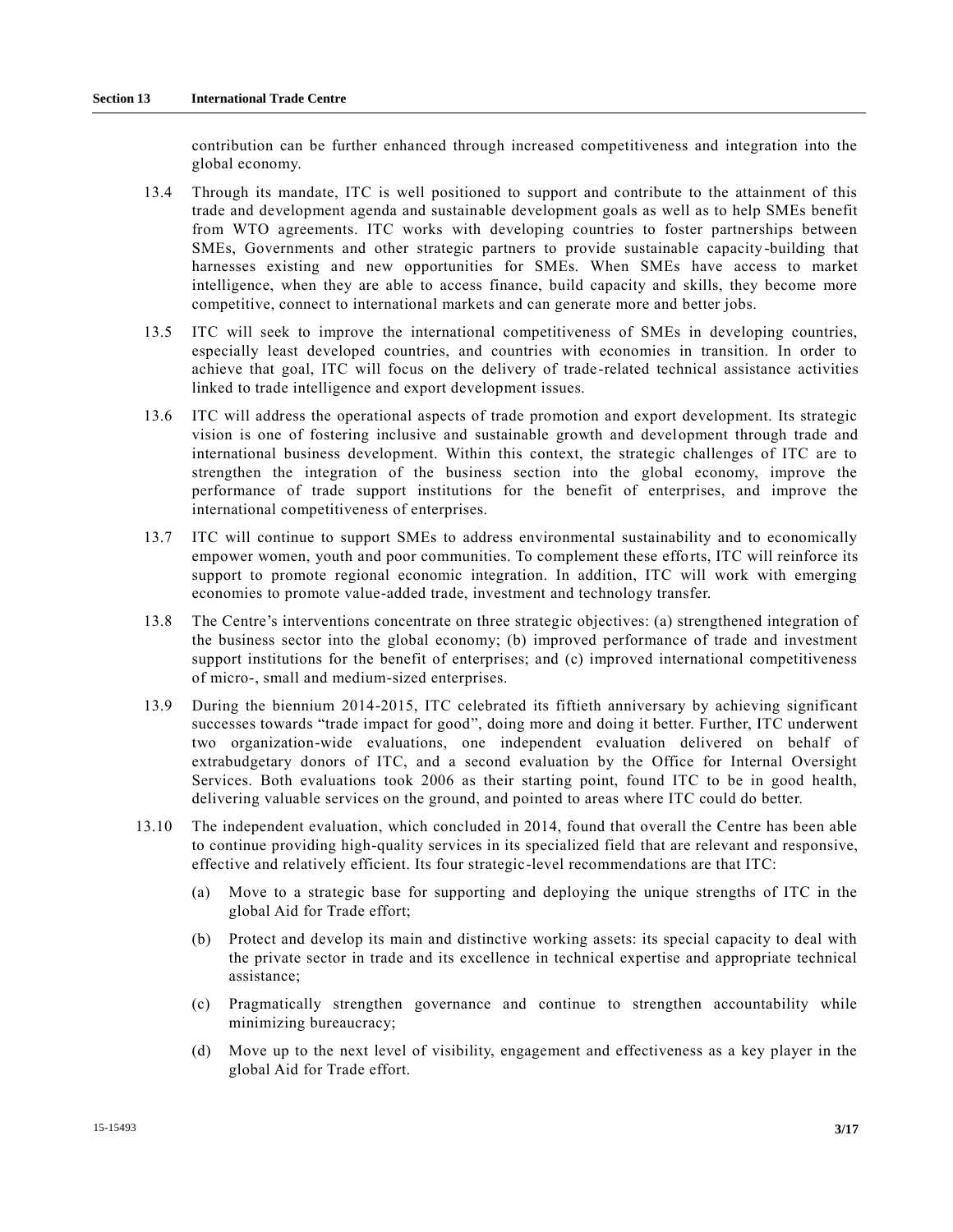The ITC responses to these recommendations have been made an essential ingredient of the subsequent strategic plan and annual plans. In addition, the Centre has convened discussions with stakeholders on the recommendations aimed at ITC supporters, funders and the wider Aid for Trade community. ITC has also already devised detailed actions for each recommendation.

- 13.11 The evaluation of ITC by the Office of Internal Oversight Services (OIOS) was reported to the Committee for Programme and Coordination in June 2015 (see [E/AC.51/2015/8\)](http://undocs.org/E/AC.51/2015/8). Its overall conclusion was that ITC successfully delivered project activities and outputs in the areas of specialized trade research, capacity-building, policy support and export competitiveness support. In its report it recommended that ITC:
	- (a) Regularly monitor operational units' implementation of the action plans formulated in response to the 2014 evaluation of the Centre as well as the present evaluation, and regularly report on such implementation to its Joint Advisory Group;
	- (b) Incrementally adopt a more holistic, data-driven approach to strategic planning and budgeting;
	- (c) Revise its programme and project approval protocol to ensure project alignment with corporate priorities and objective needs assessments, as well as adequate attention to monitoring and evaluation and risk management;
	- (d) Improve its capacity to generate credible evidence on the results its interventions have achieved, and on the cost-effectiveness of the interventions;
	- (e) Accelerate mainstreaming of cross-cutting issues.

ITC has already drafted a detailed set of actions for each recommendation.

- 13.12 ITC reported on its progress on each of the actions to which it committed as part of its responses to these two evaluations at the 49th meeting of its Joint Advisory Group in June 2015. Of 23 actions in response to the independent evaluation, 4 have already been completed, and the rest are well under way. Of the 20 actions in response to the OIOS evaluation, 4 have been completed and the remainder are in progress.
- 13.13 The ITC response to these recommendations formed the foundation for the considerable improvements that ITC delivered in the biennium. In 2014, the Centre delivered 35 per cent more technical assistance capacity-building and market intelligence than the previous year with extrabudgetary expenditures reaching an all-time high of \$53.0 million. By the end of 2014, ITC had surpassed the halfway mark for its biennium targets against all but one outcome indicator and therefore chose to introduce more ambitious 2015 targets. In remaining committed to the support of least developed countries, landlocked developing countries, small island developing States, sub-Saharan Africa, countries in situations of conflict and post-conflict and small and vulnerable economies, ITC has surpassed its target of spending at least 60 per cent of its technical assistance for the benefit of those countries. In 2014, 73 per cent of region- or country-specific technical assistance was focused on those beneficiaries. The Centre also introduced significant improvements in the effectiveness and efficiency of its operations.
- 13.14 In 2014, ITC adopted a strategic plan for 2015-2017. The plan sets out how the Centre intends to respond to a growing demand for services in a challenging global context where trade and SME international competitiveness are recognized as important contributors to sustainable development. The plan was developed through a public and inclusive consultative process involving diverse stakeholders. It sets out a vision to grow to meet client demand by concentrating interventions around six focus areas, with corresponding programmes, and enhancing the efficiency and effectiveness of these interventions.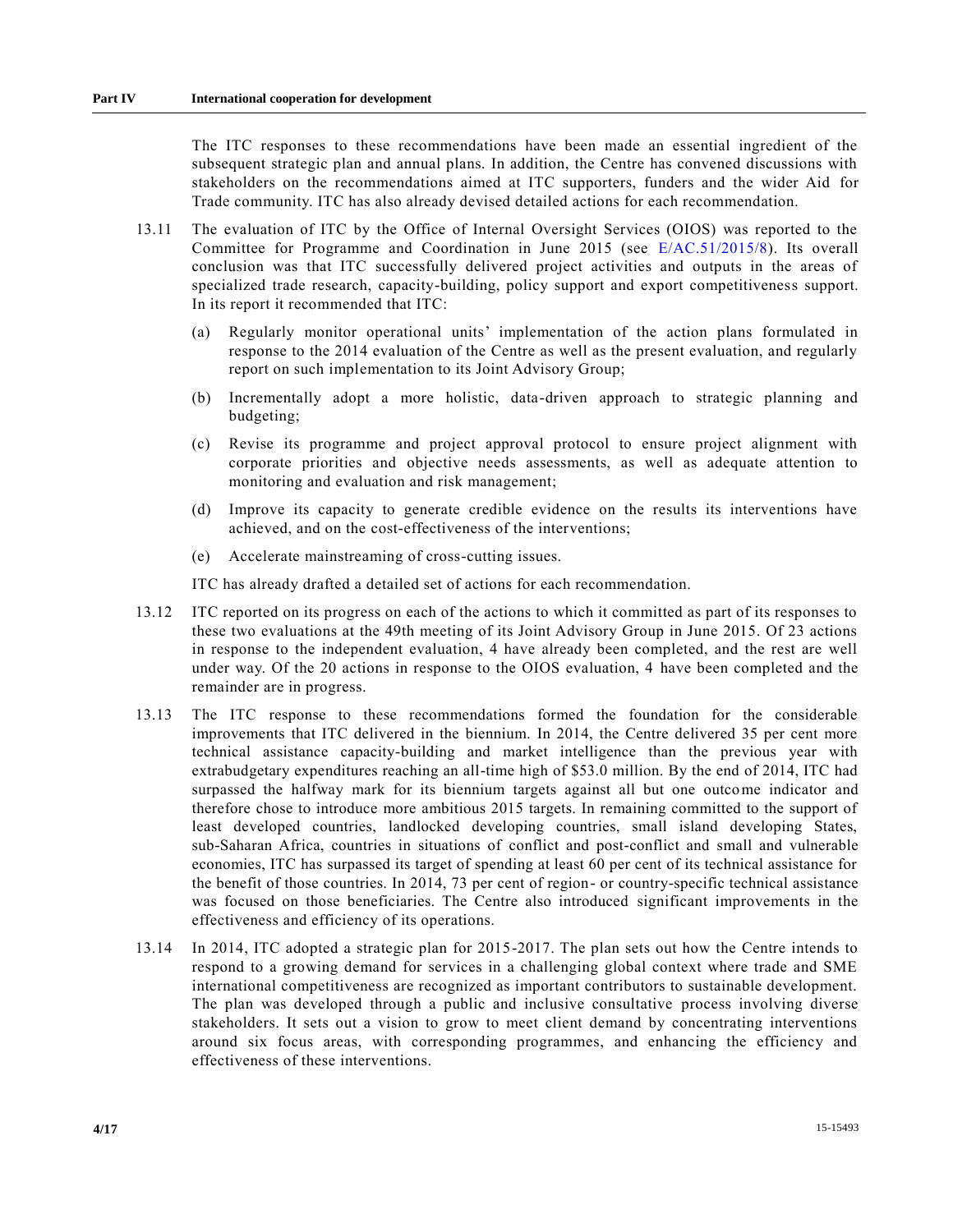- 13.15 The strategic plan for 2015-2017 provides the Centre's approach to achieving its objectives for the period, identifying key deliverables for each of the six focus areas as described below. All the focus areas are aligned to the sustainable development goals:
	- (a) Trade and market intelligence for SME competitiveness: Providing intelligence on trade and investment flows, market access, private standards and sector development through web based and capacity-building solutions;
	- (b) Building a conducive business environment: Working with public and private sector representatives to bring about change in the trade dynamics of a sector, country or region through policy and strategies that are more conducive to trade;
	- (c) Strengthening trade and investment support institutions: Building the capacity of trade and investment support institutions to better assist SMEs to trade;
	- (d) Connecting to value chains: SME competitiveness, diversification and links to export markets — Market-led approaches to building SME competitiveness through integrated sector development and packaged solutions to help SMEs provide value -added products and services as well as to address production- and logistics-related challenges;
	- (e) Supporting regional economic integration and South-South links: Promoting value-added trade, investment and technology transfer between emerging economies and other developing countries, including least developed countries, as well as supporting regional integration initiatives and intraregional trade;
	- (f) Promoting and mainstreaming inclusive and green trade: Using trade as a platform to address wider social and environmental issues, including poverty, gender, youth and the environment.
- 13.16 The strategic plan also defines the Centre's commitments to continue to improve the effectiveness of its technical assistance through:
	- (a) Being more impact-driven;
	- (b) Increasing operational effectiveness and efficiency;
	- (c) Investing in technical expertise and improving performance management;
	- (d) Building new and strengthening existing strategic partnerships;
	- (e) Increasing awareness on trade and international business development through visibility and accessibility.
- 13.17 The Centre will continue to implement the commitments made in the strategic plan through annual operational plans and will track progress through annual reports, both of which are shared with its governing bodies.
- 13.18 The programme of work of ITC is reviewed annually by the Joint Advisory Group of the International Trade Centre, the main intergovernmental policy forum of the Centre, which is open to members of UNCTAD and WTO. The UNCTAD Trade and Development Board and the WTO General Council review the report, including recommendations, of the Joint Advisory Group annually.
- 13.19 In order to remain responsive in the dynamic arena of international trade and development cooperation, it is important for organizations such as ITC to be aware of changes in the priorities and needs of developing countries and adjust their goals when relevant. Accordingly, the Centre's new approach embodied in its 2015-2017 strategic plan and the 2016-2017 biennial programme plan builds on lessons learned by reaffirming commitment of ITC to trade promotion and international business development support for developing countries and countries with economies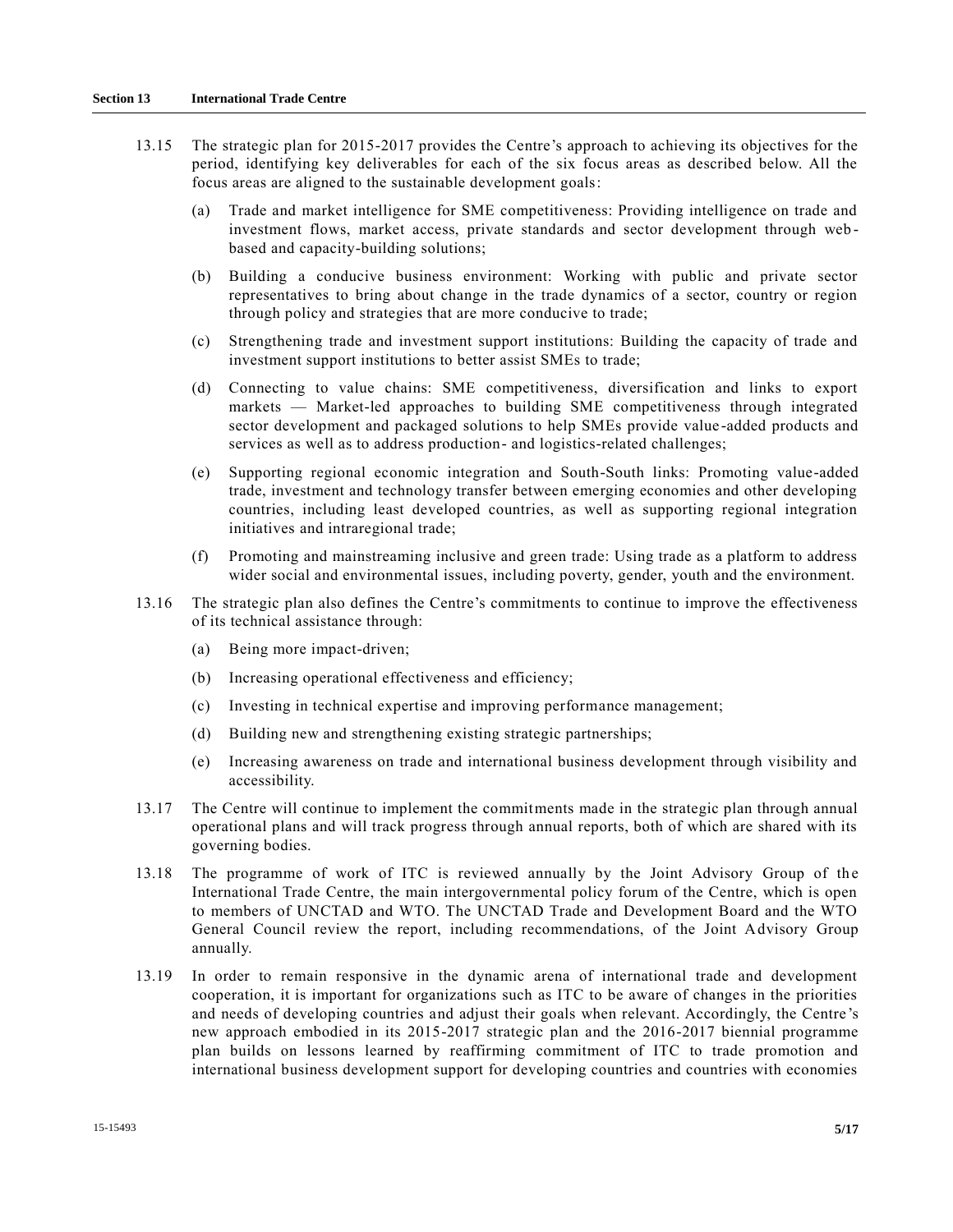in transition and maintaining a special focus on the needs of least developed countries, landlocked developing countries, small island developing States, sub-Saharan Africa, countries in situations of conflict and post-conflict countries and small, vulnerable economies. It also maintains the focus on the three ITC client groups: policymakers, trade and investment support institutions and SMEs. Particular emphasis will be placed on regional integration and regional trade opportunities, as well as South-South trade. In addition, the new biennial programme plan enables: better focus to help improve delivery against the Centre's overall objective; greater coherence between the expected accomplishments of ITC and their related indicators; and more inclusiveness with the gender dimension of trade and international business development better captured through two dedicated indicators. A theory of change is being developed for each of the programmes outlined in the strategic plan to ensure maximum coherence with ITC strategic objectives and facilitate the shift towards greater impact analysis.

- 13.20 In delivering its programmes, ITC will continue in its endeavour to provide client countries with high-quality, low-cost services and programmes, tailor-made to their specific needs and circumstances, and the assurance of the sustainability of its actions for the long term. A key factor in the strategy of ITC is the continuous refinement of its tools and methodologies to ensure that the technical assistance provided is constantly aligned with the rapidly evolving needs of the world trading system.
- 13.21 In the biennium 2016-2017, ITC intends to respond to these challenges by continuing to rationalize existing regular budget resources to support applied research, tools and product and programme development. Regular budget resources will be utilized for the development of global public goods in the form of trade and market intelligence and tools for subsequent adaptation for and application by individual enterprises or by partner organizations in developing countries and countries with economies in transition. This applied research focus ensures that ITC technical cooperation is of a high standard, timely and cost effective for field delivery. Increasing use is being made of information and communications technology as a means of supporting research and delivering technical assistance. Demand for ITC technical assistance continues to outpace available resources, thereby leading ITC to find innovative ways to deliver its assistance.
- 13.22 During the biennium 2016-2017, the Centre will strengthen its engagement with least developed countries, landlocked developing countries, small island developing States, sub-Saharan Africa, countries in situations of conflict and post-conflict countries and small, vulnerable economies, which constitutes the largest demand on ITC resources, by opening a liaison arrangement in Addis Ababa. This is intended to ensure greater presence and leverage synergies for timely responsiveness, continuity and impact. Efforts will be made to strengthen inclusive stakeholder engagement and contacts; elaborate country and regional knowledge; support the development and implementation of ITC initiatives; enhance resource mobilization opportunities; and continue building relationships with field-based donor representatives and other strategic partners, including the private sector, for these priority countries and regions.
- 13.23 The level of coordination and engagement required at United Nations Headquarters in New York has increased significantly with the imminent adoption of sustainable development goals. Therefore, ITC will strengthen its current representation in New York from a part-time consultant to a full-time Professional staff at the P-5 level and secretarial support, both funded by voluntary contributions to the Centre. This stronger presence will contribute to the visibility of the Centre 's value proposition; deepen partnerships with the private sector and other strategic partners in the United Nations for the successful delivery of the sustainable development goals; and better leverage funding for ITC beneficiary countries.
- 13.24 The Office of the Chief Economist, within the Division of Market Development, will enhance ITC's general capabilities in trade and economic-related analysis with particular focus on SME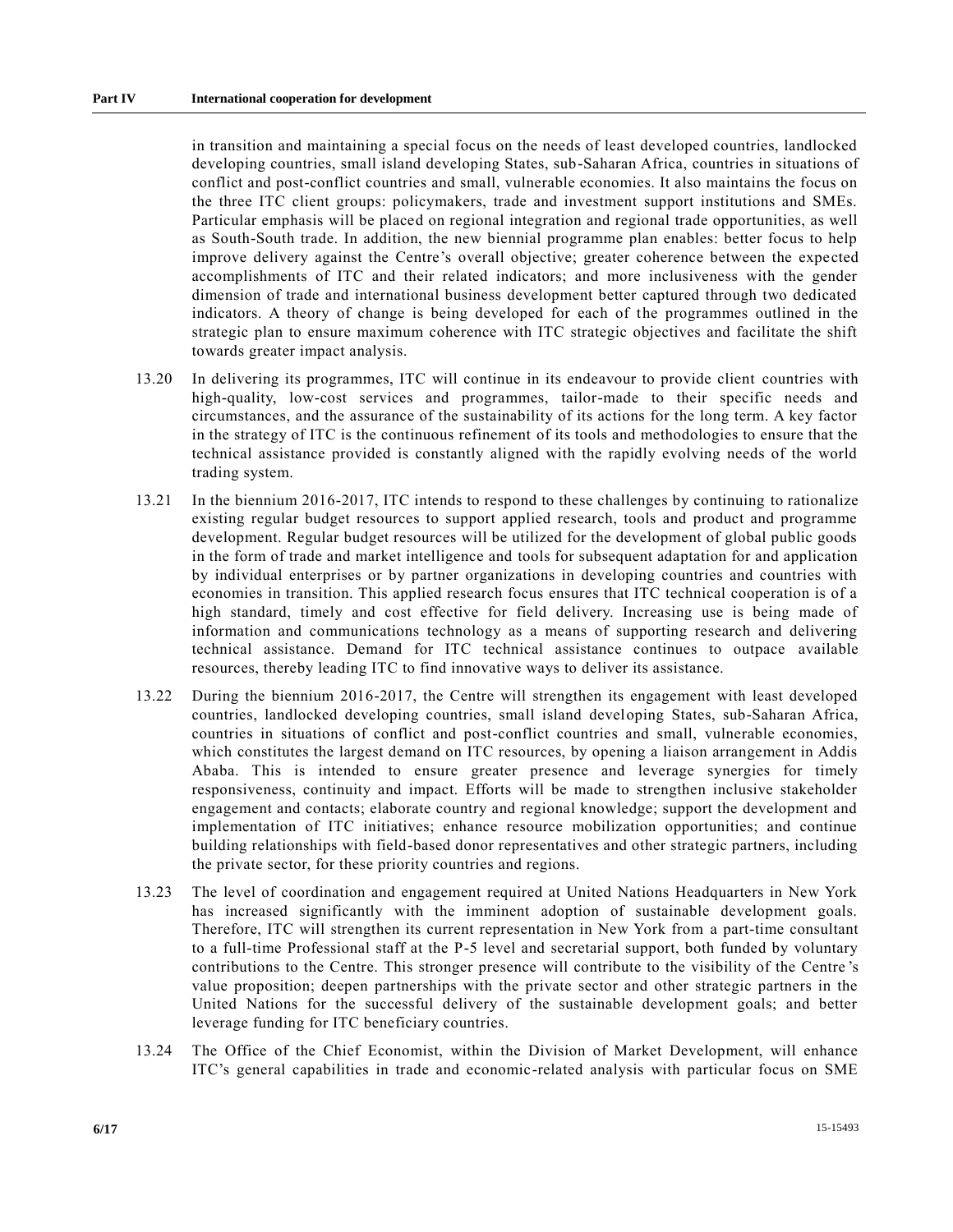international competitiveness which is core to the ITC mandate. The analysis produced by the Office of the Chief Economist will notably contribute to strengthening ITC's design of traderelated technical assistance projects and tools and the evaluations thereof. The Office 's primary products will be an annual flagship report on SME competitiveness and a recurring survey examining SME competitiveness across developing countries. This will raise the ITC visibility, addressing one of the key recommendations made by the independent evaluation of ITC, and provide important new analysis of the state of the private sector in the developing countries and countries in transition.

13.25 Through the work of the Trade Facilitation and Policy for Business Section within the Division of Business and Institutional Support, the Centre will consolidate its assistance to decision- and policymakers in enabling a conducive business environment for trade, and sharpen its focus on delivering trade facilitation support services. This will greatly enhance the ability of ITC to support its members in implementing the WTO Trade Facilitation Agreement made in Bali in December 2013, given its specific focus on SMEs.

#### **Administrative arrangements for ITC**

- 13.26 The General Assembly, in section I of its resolution 59/276, endorsed revised administrative arrangements for ITC as set out in the report of the Secretary-General [\(A/59/405\)](http://undocs.org/A/59/405). In conformity with those administrative arrangements, after consultations between the secretariats of the United Nations, WTO and ITC, a proposal in the form of a simplified fascicle, is submitted in the second quarter of the year preceding the forthcoming financial period to the General Assembly and the WTO General Council, with a request that both bodies take note of the planned level of resources to be requested. The detailed proposed programme budget (long fascicle) is submitted to the General Assembly and to the WTO General Council in the fourth quarter of the year preceding the forthcoming financial period.
- 13.27 Since the implementation in 2005 of the revised administrative arrangements, there have been requests to improve the harmonization of the budget process. Most recently, in paragraph 36 of its report on the proposed programme budget for the biennium 2014-2015 [\(A/68/7/Add.6\)](http://undocs.org/A/68/7/Add.6), the Advisory Committee on Administrative and Budgetary Questions urged the Secretary-General to intensify his efforts to simplify existing arrangements so as to require only one review by the Committee in the year preceding the financial period. Accordingly, after consultations with representatives of the United Nations and WTO, it was concluded that ITC will no longer be required to submit a simplified fascicle as foreseen in the current administrative arrangements starting with the biennium 2018-2019. However, ITC should continue to submit the detailed proposed programme budget to the review bodies and to the General Assembly and the WTO General Council in the fourth quarter of the year preceding the financial period.
- 13.28 It is therefore proposed to discontinue the submission of the simplified fascicle as foreseen in the current administrative arrangements, to take effect with the preparation of the submission of the programme budget proposal for the biennium 2018-2019. The proposed level of resources for the biennium 2018-2019 will, however, be indicated in Swiss francs and its United States dollar equivalent in the foreword and introduction to the proposed programme budget, hence ensuring that the proposed budgetary requirements under this section will be included in the Secretary-General's proposed programme budget of the biennium concerned.

#### **Overview of resources**

13.29 In line with the administrative arrangements for the International Trade Centre, endorsed by the General Assembly in its resolution 59/276, the present report contains resource requirements for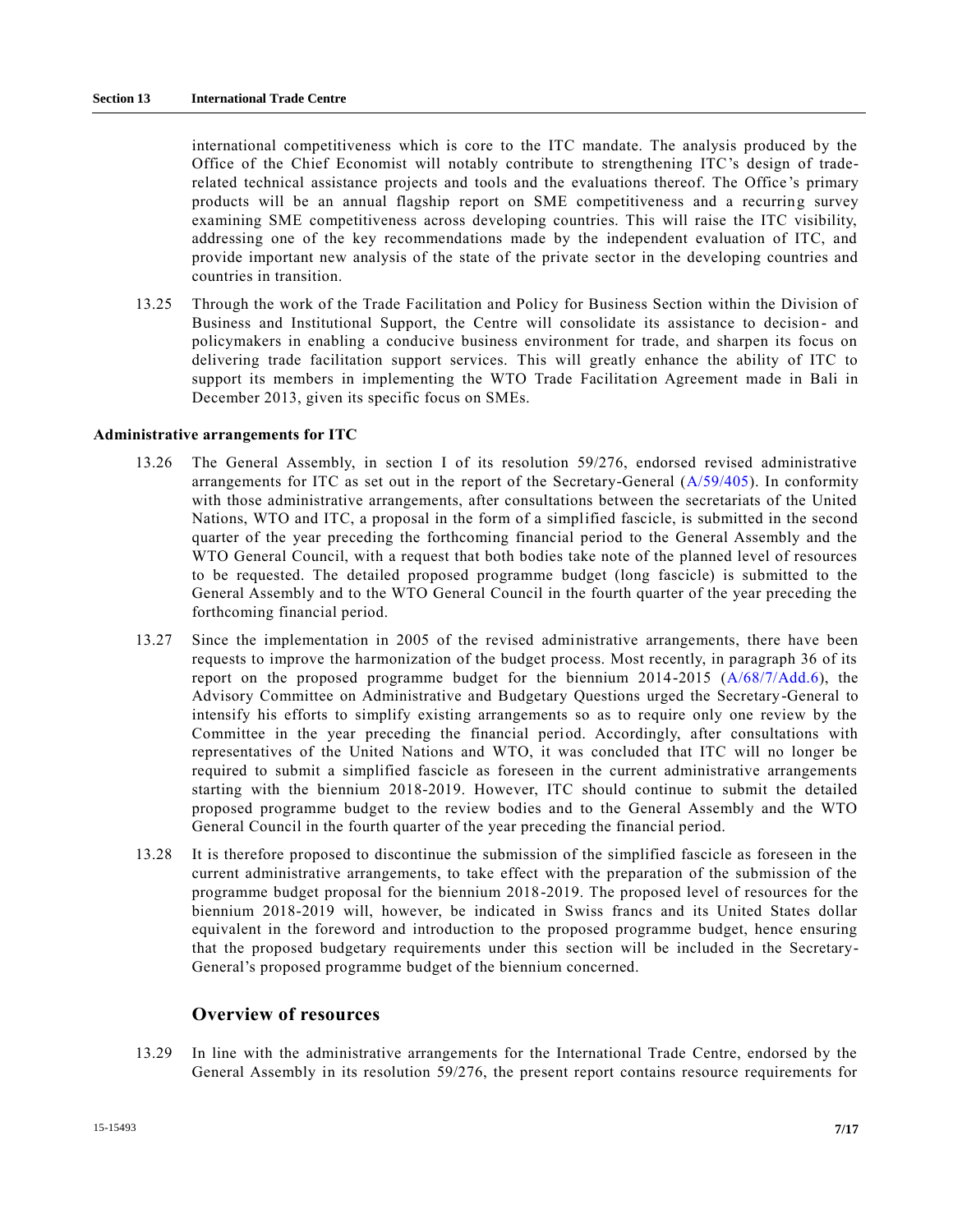ITC in Swiss francs. The overall resources proposed for the biennium 2016 -2017 amounts to SwF 75,501,700 (after recosting), at an exchange rate of SwF 0.950 to \$1.00.

- 13.30 Miscellaneous income from various sources for the biennium 2016-2017 is projected at SwF 400,000.
- 13.31 Table 13.3 below shows the requirements for the biennium 2016-2017, expressed in Swiss francs, after recosting. The net contribution of each parent organization of ITC is therefore estimated at SwF 37,550,850 (i.e., 50 per cent of SwF 75,101,700), after taking into account miscellaneous income amounting to SwF 400,000.

Table 13.3 **Financial resources by component (full budget)***<sup>a</sup>* (Thousands of Swiss francs)

(1) *Regular budget*

*(Equal share of the contribution by each parent organization) <sup>b</sup>*

|                                                                                                                |                                           |           |                                                                                  | Resource changes                                      |                                                               |                                                      |       |                   |                                        |                       |          |
|----------------------------------------------------------------------------------------------------------------|-------------------------------------------|-----------|----------------------------------------------------------------------------------|-------------------------------------------------------|---------------------------------------------------------------|------------------------------------------------------|-------|-------------------|----------------------------------------|-----------------------|----------|
| Component                                                                                                      | 2012-2013<br>$expenditurec$ appropriation | 2014-2015 | Technical<br>adjustment<br>(non-recurrent,<br>biennial<br>provision of<br>posts) | New<br>mandates<br>and inter-<br>component<br>changes | Further<br>reductions<br>in line with<br>resolution<br>69/264 | Efficiencies<br>in line with<br>resolution<br>69/264 | Total | Percentage        | Total before<br>Recosting<br>recosting | 2016-2017<br>estimate |          |
| Programme of work<br>Subprogramme 6,<br>Operational aspects<br>of trade promotion<br>and export<br>development | 70 932.1                                  | 73 397.6  |                                                                                  |                                                       |                                                               |                                                      |       | $\qquad \qquad =$ | 73 397.6                               | 1 704.1               | 75 101.7 |
| Subtotal, 1                                                                                                    | 70 932.1                                  | 73 397.6  |                                                                                  |                                                       |                                                               |                                                      |       | -                 | 73 397.6                               | 1 704.1               | 75 101.7 |

### (2) *Extrabudgetary*

| Component         | 2012-2013<br>expenditure | 2014-2015<br>estimate | 2016-2017<br>estimate |
|-------------------|--------------------------|-----------------------|-----------------------|
| Programme of work |                          | 75 711.2 102 700.0    | 119 700.0             |
| Subtotal, 2       |                          | 75 711.2 102 700.0    | 119 700.0             |
| Total, $1+2$      |                          | 146 643.3 176 097.6   | 194 801.7             |

*<sup>a</sup>* An exchange rate of SwF 0.950 to \$1.00 is used to determine the United States dollar equivalent.

*<sup>b</sup>* United Nations and World Trade Organization.

*<sup>c</sup>* Overall level of expenditure incurred in Swiss francs, of which the United Nations share amounts to SwF 35,466,000, equivalen t to \$39,735,400.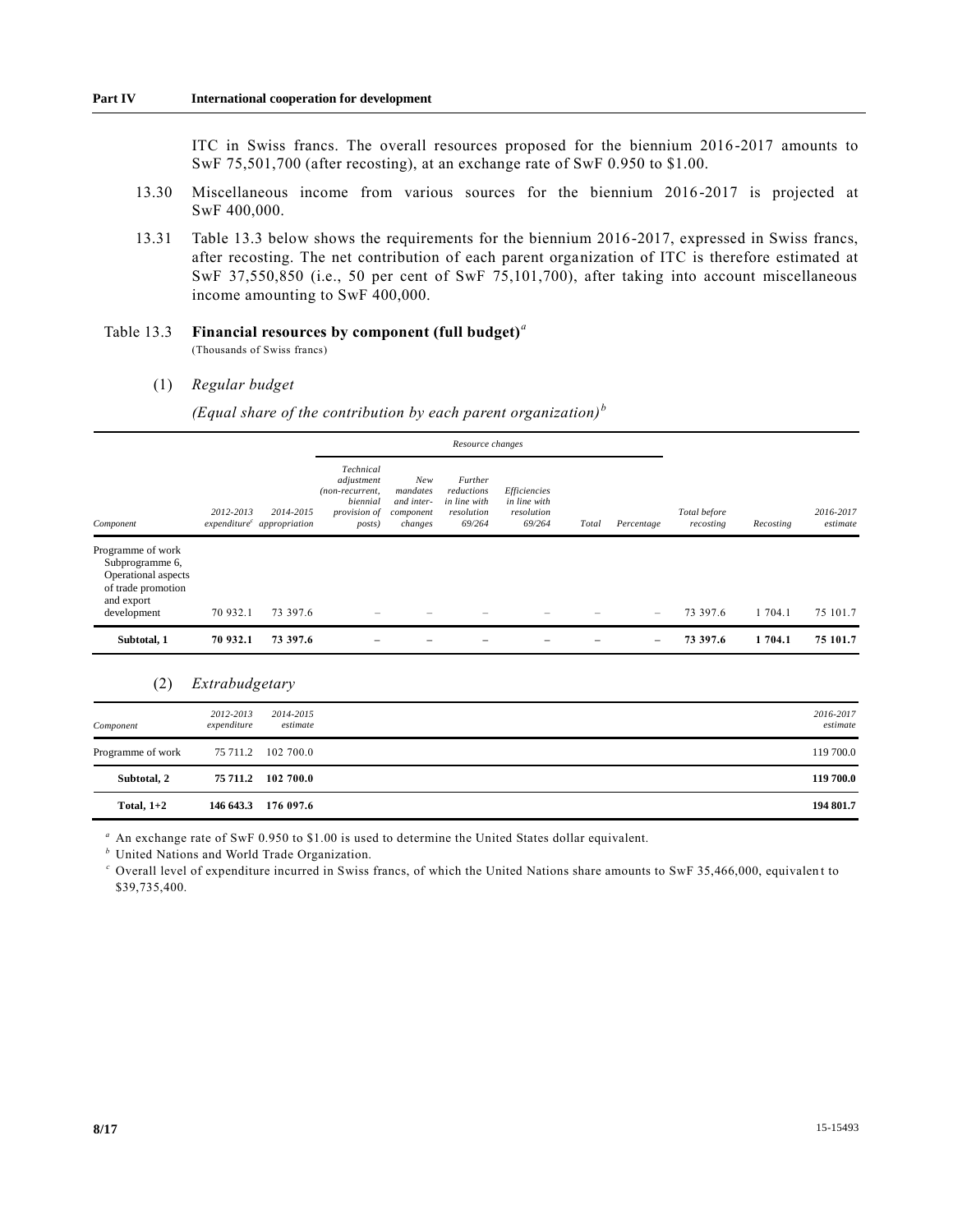|                         |                               |           | Temporary      |           |                |                            |           |           |  |
|-------------------------|-------------------------------|-----------|----------------|-----------|----------------|----------------------------|-----------|-----------|--|
|                         | Established<br>regular budget |           | Regular budget |           |                | Extrabudgetar <sup>y</sup> |           | Total     |  |
| Category                | 2014-2015                     | 2016-2017 | 2014-2015      | 2016-2017 | 2014-2015      | 2016-2017                  | 2014-2015 | 2016-2017 |  |
| Professional and higher |                               |           |                |           |                |                            |           |           |  |
| ASG                     | 1                             |           |                |           |                |                            | 1         |           |  |
| $D-2$                   |                               |           |                |           |                |                            |           |           |  |
| $D-1$                   | 5                             | 5         |                |           |                |                            | 6         | 5         |  |
| $P-5$                   | 20                            | 20        |                | -         | $\overline{c}$ |                            | 22        | 21        |  |
| $P-4/3$                 | 50                            | 50        |                |           | 6              | 7                          | 56        | 57        |  |
| $P - 2/1$               | 14                            | 14        |                |           |                |                            | 14        | 15        |  |
| Subtotal                | 91                            | 91        |                |           | 9              | 9                          | 100       | 100       |  |
| <b>General Service</b>  |                               |           |                |           |                |                            |           |           |  |
| Other level             | 69                            | 69        |                |           | 11             | 11                         | 80        | 80        |  |
| Subtotal                | 69                            | 69        |                |           | 11             | 11                         | 80        | 80        |  |
| <b>Total</b>            | 160                           | 160       |                |           | 20             | 20                         | 180       | 180       |  |

#### Table 13.4 **Post resources (full budget)**

*<sup>a</sup>* All 20 posts are funded from programme support costs.

#### **Other assessed and extrabudgetary resources**

13.32 It is estimated that for the biennium 2016-2017, extrabudgetary resources amounting to approximately \$126.0 million, equivalent to SwF 119.7 million, will be available. This represents an increase of approximately 17.0 per cent, in terms of United States dollars, of the estimated total extrabudgetary expenditure incurred/projected during the biennium 2014-2015. Extrabudgetary resources complement provisions under the regular budget and enable ITC to implement its technical cooperation projects using the tools and knowledge base developed with regular budget resources.

### **Other information**

- 13.33 In its report on the evaluation function in the United Nations system [\(JIU/REP/2014/6\)](http://undocs.org/JIU/REP/2014/6), the Joint Inspection Unit acknowledged that ITC has developed a comprehensive budget framework and resource allocation plan for its evaluation functions. Evaluation resources in the biennium 2016-2017 will amount to \$1,613,000, comprising \$1,258,000 under the regular budget (inc luding one P-4 post, one P-3 post and SwF 400,000 dedicated to evaluation activities), and \$355,000 in extrabudgetary resources.
- 13.34 The annual evaluation work programme is driven by recommendations of the independent evaluation of ITC (2014), the OIOS evaluation of ITC (2015), and the United Nations Evaluation Group peer review of the ITC evaluation function 2015/2016. The priority-setting and evaluation selection criteria shall take into consideration: assessment of risks, the ITC strategic plan 2015-2017, the ITC portfolio, the maturity of operations, the value of innovation and learning, potential for future strategic development, rigour of theory of change, and timeliness. Particular attention will be paid to the evaluation function and methods with a view to incremental improvement. Over the biennium, improvement will be achieved through: (a) training ITC staff in evaluation skills; (b) introducing improved methods to measure impact; and (c) strengthening communication with evaluation stakeholders, particularly with the two parent organizations of ITC (WTO and UNCTAD) as well as member States.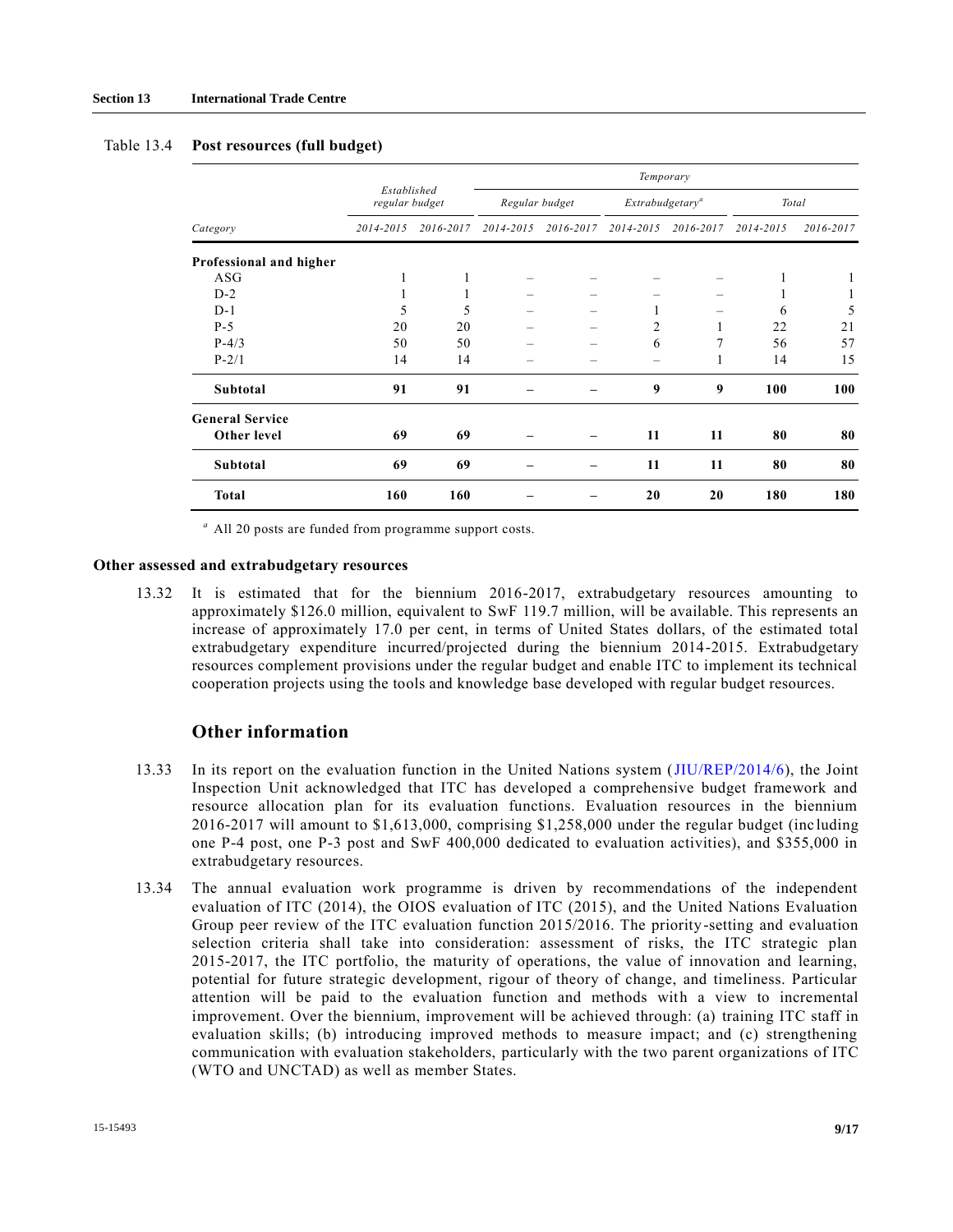- 13.35 The ITC Evaluation Unit will produce and deliver the following services: (a) independent evaluation of ITC programmes, functions and business processes; (b) advisory services on evaluation, monitoring and reporting at programme/project levels; (c) self-evaluation, development of validation mechanisms, carrying out of training on evaluation; (d) development of impact assessment methods at ITC; and (e) liaison and partnering with external bodies.
- 13.36 The ITC publications programme, as part of the Centre's overall technical cooperation programme, is designed to assist SMEs, trade and investment support institutions and policymakers in developing countries and countries with economies in transition to have ready access to information and analysis in support of trade and international business development. SMEs international competitiveness will be the overarching theme for the publications programme for the biennium 2016-2017, spearheaded by the ITC annual flagship, the "SME Competitiveness Outlook". The programme will be closely aligned to the six focus areas of the Centre 's strategic plan, leading to an overall reduction in the number of publications planned compared to previous bienniums while providing greater focus and relevance for partners and stakeholders. During the biennium 2016-2017, ITC will refresh and maintain its digital library with its most popular reference texts; continue to publish sector- and region-specific publications; and introduce a selection of world class opinion pieces on key issues affecting trade. The Centre will make these public goods more widely available to its clients through its enhanced website and distribution systems.
- 13.37 It is anticipated that recurrent and non-recurrent publications will be issued as summarized in table 13.5 below.

|               | 2012-2013 actual |            |                         | 2014-2015 estimate |            |                         | 2016-2017 estimate |            |                         |
|---------------|------------------|------------|-------------------------|--------------------|------------|-------------------------|--------------------|------------|-------------------------|
| Publications  | Print            | Electronic | Print and<br>electronic | Print              | Electronic | Print and<br>electronic | Print              | Electronic | Print and<br>electronic |
| Recurrent     |                  |            | 29                      |                    |            | 16                      |                    |            | 18                      |
| Non-recurrent |                  |            | 43                      |                    |            | 52                      |                    |            | 44                      |
| <b>Total</b>  |                  |            | 72                      |                    |            | 68                      |                    |            | 62                      |

### Table 13.5 **Summary of publications**

### **Programme of work**

- 13.38 The programme of work will be implemented in accordance with the strategy detailed under subprogramme 6 of programme 10 of the biennial programme plan for the period 2016 -2017. The subprogramme will build on results achieved and lessons learned in previous bienniums.
- 13.39 The executive direction and management function of ITC is under the responsibility of the Office of the Executive Director, while three substantive divisions implement technical assistance activities, namely, the Division of Country Programmes, the Division of Market Development, and the Division of Business and Institutional Support. The Division of Programme Support renders the requisite administrative, logistical and programme support services.
- 13.40 The Office of the Executive Director provides strategic leadership for the development and management of the Centre. It leads and coordinates the corporate work programme and is responsible for governance, strategic planning, risk management, resource mobilization and partnerships, communications and the key functions of evaluation, performance reporting and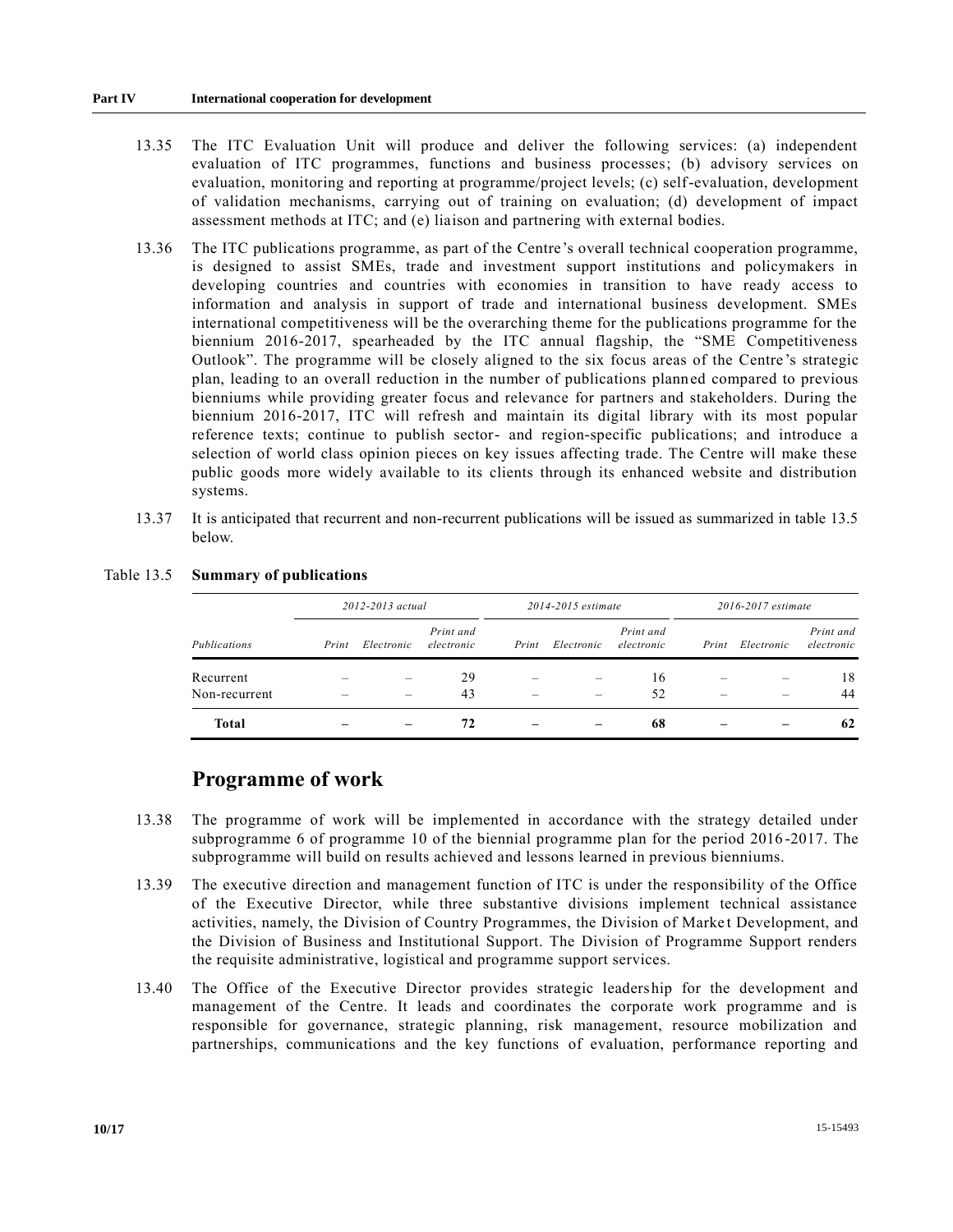quality assurance. The Office represents the Centre at the executive level vis-à-vis Governments, United Nations bodies, WTO and other key stakeholders.

- 13.41 The Division of Country Programmes ensures country ownership, coherence and the impact of the Aid for Trade offering of ITC; coordinates ITC interventions in countries with key stakeholders and development partners; develops the ITC pipeline based on client needs and the priorities of the Centre's strategic plan; and achieves synergies and coherence in project and programme implementation.
- 13.42 The Division of Market Development provides developing countries and economies in transition with leading trade intelligence, innovative sector and value-chain approaches and thoughtleadership on trade-related topics to strengthen SME international competitiveness. The Division will strengthen the provision of trade information and market knowledge; further develop sustainable value-chain and sector development approaches with a focus on broad socioeconomic impact; develop a solid services sector programme; and provide thought-leadership on core topics associated with the ITC overall strategy and trade-related technical assistance provision.
- 13.43 The Division of Business and Institutional Support provides comprehensive services for fostering SME competitiveness through institutional strengthening while enabling a conducive business environment. The Division works in close collaboration with the Centre's geographical/regional offices and market development experts to ensure that solutions are appropriate and coherent. The Division will facilitate effective participation of the private sector in the policymaking process while implementing the WTO Trade Facilitation Agreement and addressing issues related to non-tariff measures; improve the performance of trade and investment support institutions to provide business support services to SMEs; and strengthen the ability of SMEs, particularly women-owned SMEs, to connect to local, regional and global value chains, contributing to their internationalization.
- 13.44 The Division of Programme Support is responsible for assisting the programme management of ITC in ensuring efficient and effective management and utilization of the Centre's human, financial, material and other resources available to implement its programme of work. During 2016 -2017, the Division will strengthen partnerships with operational divisions to ensure effective delivery; continue to optimize resources and processes across the Centre through the implementation of the new enterprise resource planning system, Umoja; endeavour to enhance the management of staff resources through the introduction of dynamic succession planning, development and application of an ITC skills database and career development protocols; and strive to strengthen and streamline financial management and budgetary processes through increased application of the International Public Sector Accounting Standards (IPSAS), seeking opportunities for efficiencies, reduced duplication and improved timeliness.
- 13.45 The Centre recognizes that stakeholder engagement and building solid partnerships are necessary to achieve its programme of work and related development results. Accordingly, ITC attaches great importance to partnerships, carrying out its technical cooperation activities in coordination with its founding bodies, UNCTAD and WTO, and with a variety of agencies both within and outside the United Nations system. The Centre will continue to play an active role in the United Nations System Chief Executives Board for Coordination (CEB) Inter-agency Cluster on Trade and Productive Capacities. ITC will also contribute to the CEB as an observer to the United Nations Development Group (UNDG) and as a member of the High-Level Committee on Management (HLCM) and to work closely with other agencies. Further, cooperation with aid agencies under the Enhanced Integrated Framework and other Aid for Trade initiatives will continue. Partnerships with existing partners and trade-related capacity-building providers, such as the Commonwealth Secretariat, the International Organization for Standardization, the Organisation Internationale de la Francophonie, the World Bank, the Food and Agriculture Organization of the United Nations, the United Nations Development Programme, the United Nations Global Compact, the United Nations Industrial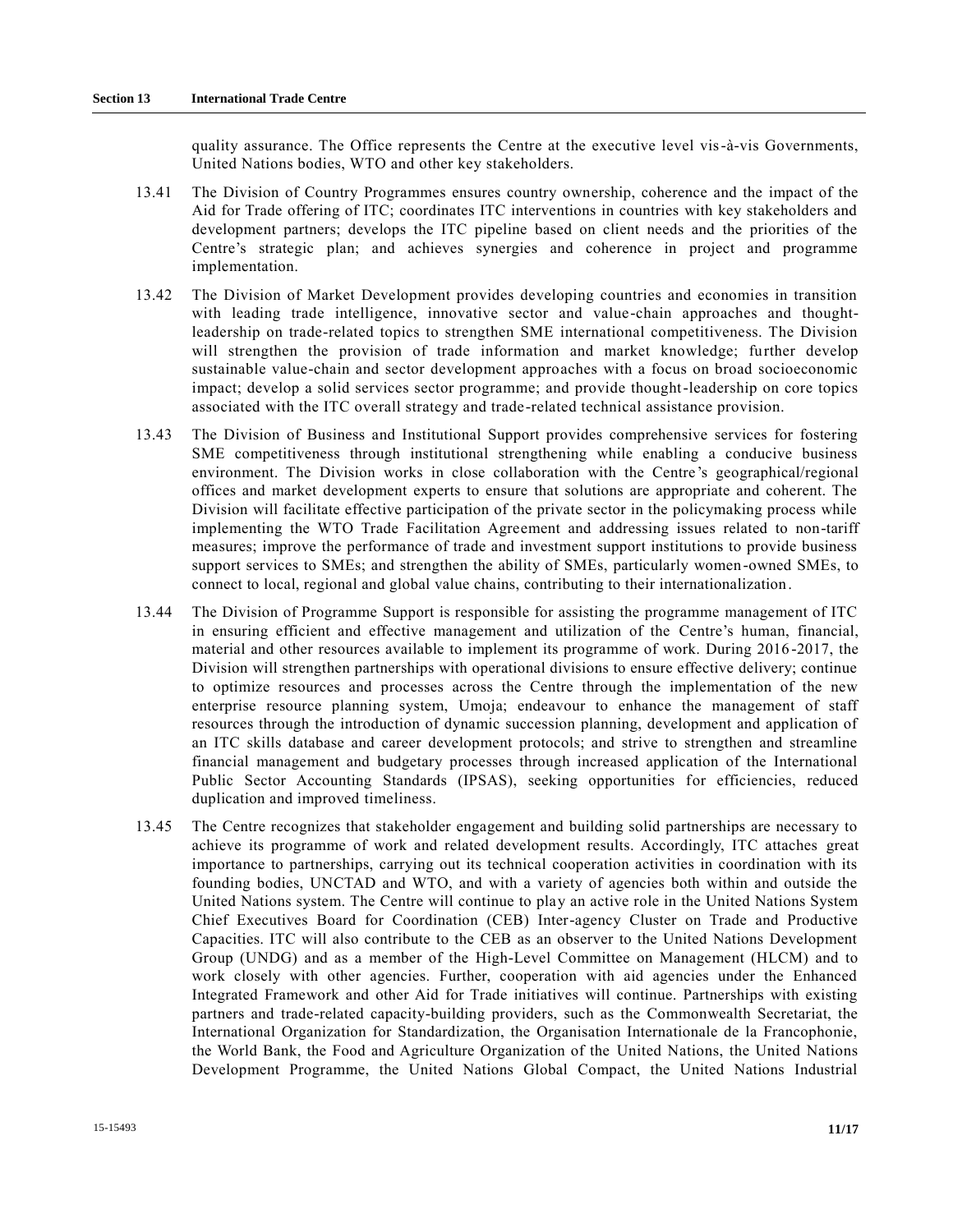Development Organization, the World Intellectual Property Organization, the United Nations World Tourism Organization, the United Nations High Commissioner for Refugees, the World Customs Union, regional commissions and regional development banks will be strengthened. Direct collaboration with bilateral technical cooperation agencies, in the design and implementation of field-level activities, will be reinforced. The Centre will also build upon recent successes in strengthening partnerships with the private sector, both as buyers and as partners that support ITC initiatives.

13.46 In terms of measuring performance and being accountable to its stakeholders, results-based management approaches will continue to be a priority in ITC in strengthening accountability. Since 2011, ITC has worked on developing an integrated development results system linking the outputs and outcomes of all technical assistance projects to its corporate strategic framework. In July 2013, ITC made results information available to the public on its website. Stakeholders are able to assess the Centre's actual and planned results by project and country. In 2015, ITC launched its New Project Portal that captures information throughout the entire project life cycle and facilitates development results planning and tracking at all levels. It also enables better financial planning and management, alongside and complementary to the transitions to IPSAS and Umoja. During the biennium 2016-2017, ITC will continue its efforts to strengthen accountability, including through the further development of its efforts to measure impact. To this effect, an organization -wide impact assessment framework will be put in place. This will include logic models and theories of change for each of its programmes, impact surveys of firms, and better planning for impact at all stages of project development.

### Table 13.6 **Objectives for the biennium, expected accomplishments, indicators of achievement and performance measures**

|                                                                                                |                                                                                                                                                                                          |                              | Performance measures |            |                   |
|------------------------------------------------------------------------------------------------|------------------------------------------------------------------------------------------------------------------------------------------------------------------------------------------|------------------------------|----------------------|------------|-------------------|
| Expected accomplishments of the Secretariat                                                    | Indicators of achievement                                                                                                                                                                |                              | 2016-2017            | 2014-2015  | 2012-2013         |
| Strengthened integration of the<br>(a)<br>business sector into the global economy              | Number of male and female clients Target<br>(i)<br>reporting greater awareness of<br>international trade as a result of ITC<br>support                                                   | Estimate<br>Actual           | 175 000              |            |                   |
|                                                                                                | (ii) Number of cases in which trade-<br>related policies and/or strategies and/or<br>regulations have been improved with<br>input from the business sector as a<br>result of ITC support | Target<br>Estimate<br>Actual | 150                  |            |                   |
| (b)<br>Improved performance of trade<br>support institutions for the benefit of<br>enterprises | Number of institutions reporting<br>improved operational and managerial<br>performance as a result of ITC support                                                                        | Target<br>Estimate<br>Actual | 400                  | 120<br>200 | 105<br>139<br>139 |
| Improved international<br>(c)<br>competitiveness of enterprises                                | Number of enterprises reporting<br>(i)<br>improved international competitiveness<br>as a result of ITC support                                                                           | Target<br>Estimate<br>Actual | 10 000               |            |                   |

**Objective of the Organization**: To foster inclusive and sustainable growth and development in developing countries, especially least developed countries, and countries with economies in transition through trade and international business development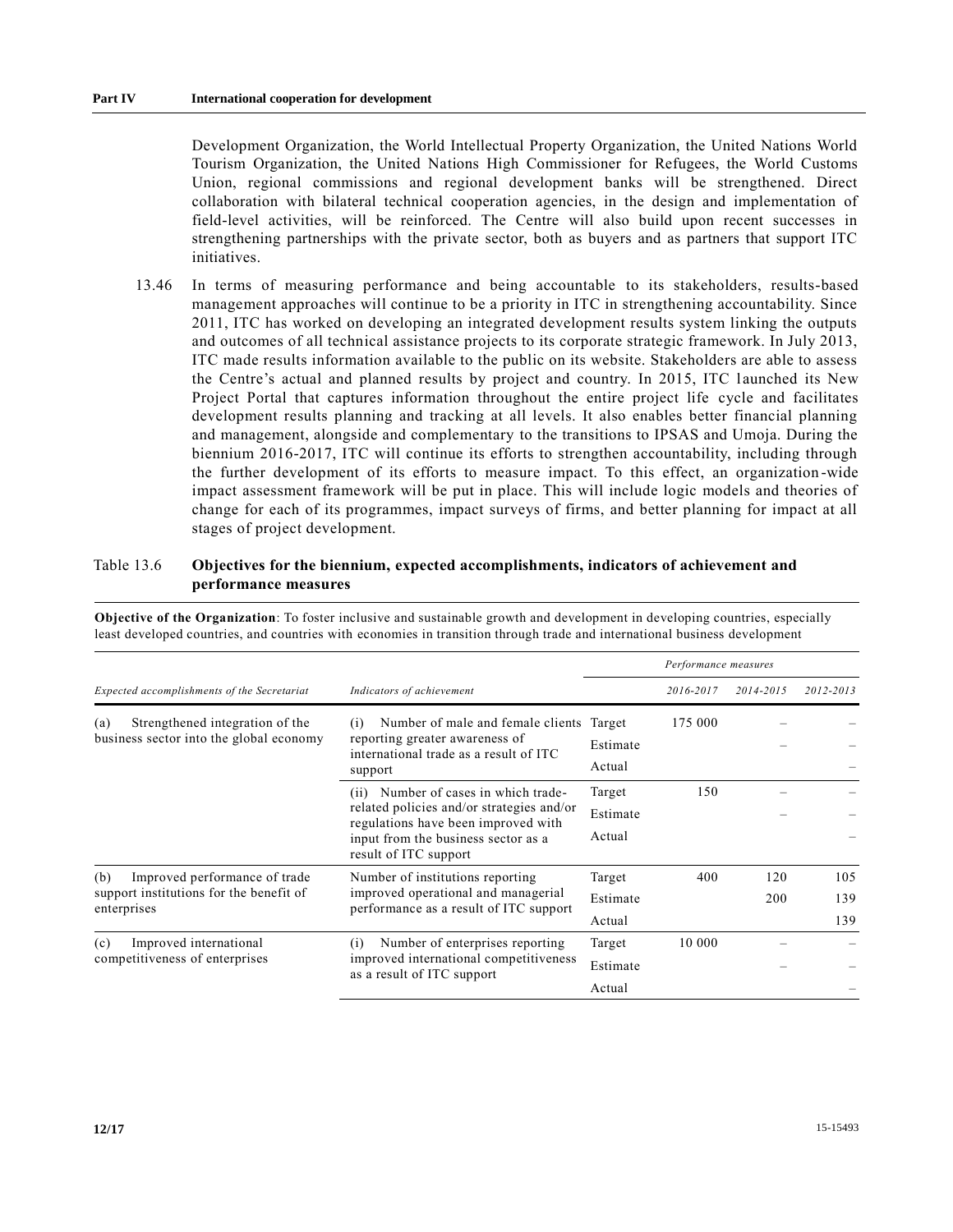|                                             |                                                                                                                                                                            |                              | Performance measures |              |                          |
|---------------------------------------------|----------------------------------------------------------------------------------------------------------------------------------------------------------------------------|------------------------------|----------------------|--------------|--------------------------|
| Expected accomplishments of the Secretariat | Indicators of achievement                                                                                                                                                  |                              | 2016-2017            | 2014-2015    | 2012-2013                |
|                                             | Percentage of enterprises that are<br>(11)<br>owned, operated and controlled by<br>women reporting improved international<br>competitiveness as a result of ITC<br>support | Target<br>Estimate<br>Actual | 40%                  |              |                          |
|                                             | (iii) Number of enterprises having<br>transacted international business as a<br>result of ITC support                                                                      | Target<br>Estimate<br>Actual | 4 0 0 0              | 1600<br>1600 | 1 506<br>1 2 7 9<br>1608 |
|                                             | (iv) Percentage of enterprises that are<br>owned, operated and controlled by<br>women having transacted international<br>business as result of ITC support                 | Target<br>Estimate<br>Actual | 40%                  |              |                          |

#### **External factors**

13.47 The subprogramme will achieve its objectives and expected accomplishments on the assumption that (a) the international community and other stakeholders remain fully engaged and committed to working with ITC; (b) there are no significant shortfalls in actual receipt of extrabudgetary funding; (c) the political capacity and geographical conditions in recipient countries remain stable for the implementation of programme activities; (d) the mandates of the United Nations and other international organizations that impact ITC remain the same; and (e) the enabling environment in the form of fiscal and monetary policies and other measures, including physical infrastructure in recipient countries, does not deteriorate.

#### **Outputs**

- 13.48 During the biennium 2016-2017, the following outputs will be delivered:
	- (a) Servicing of intergovernmental and expert bodies (regular budget and extrabudgetary):
		- (i) Substantive servicing of meetings: Joint Advisory Group (4); Consultative Committee of the ITC Trust Fund (4);
		- (ii) Parliamentary documentation: annual report on the activities of ITC and annexes (2); reports of the Joint Advisory Group (2); reports of the Consultative Committee of the ITC Trust Fund (4);
	- (b) Other substantive activities (regular budget and extrabudgetary):
		- (i) Recurrent publications: magazines  $(8)$ ; books  $(7)$ ; papers  $(3)$ ; newsletters  $(13)$ ;
		- (ii) Non-recurrent publications: books  $(7)$ ; papers  $(37)$ ; newsletters  $(1)$ ;
		- (iii) Special events (7);
		- (iv) Technical materials for outside users (databases, websites) (30);
	- (c) Technical cooperation (regular budget and extrabudgetary):
		- (i) Advisory services: Provision of assistance and advisory services (approximately 400) to clients, at their request, on a specialized topic, that enables clients to make decisions. These services are related to assessment of needs, design, formulation or implementation of technical cooperation change initiatives. All advisory services will address at least one of the six ITC strategic focus areas;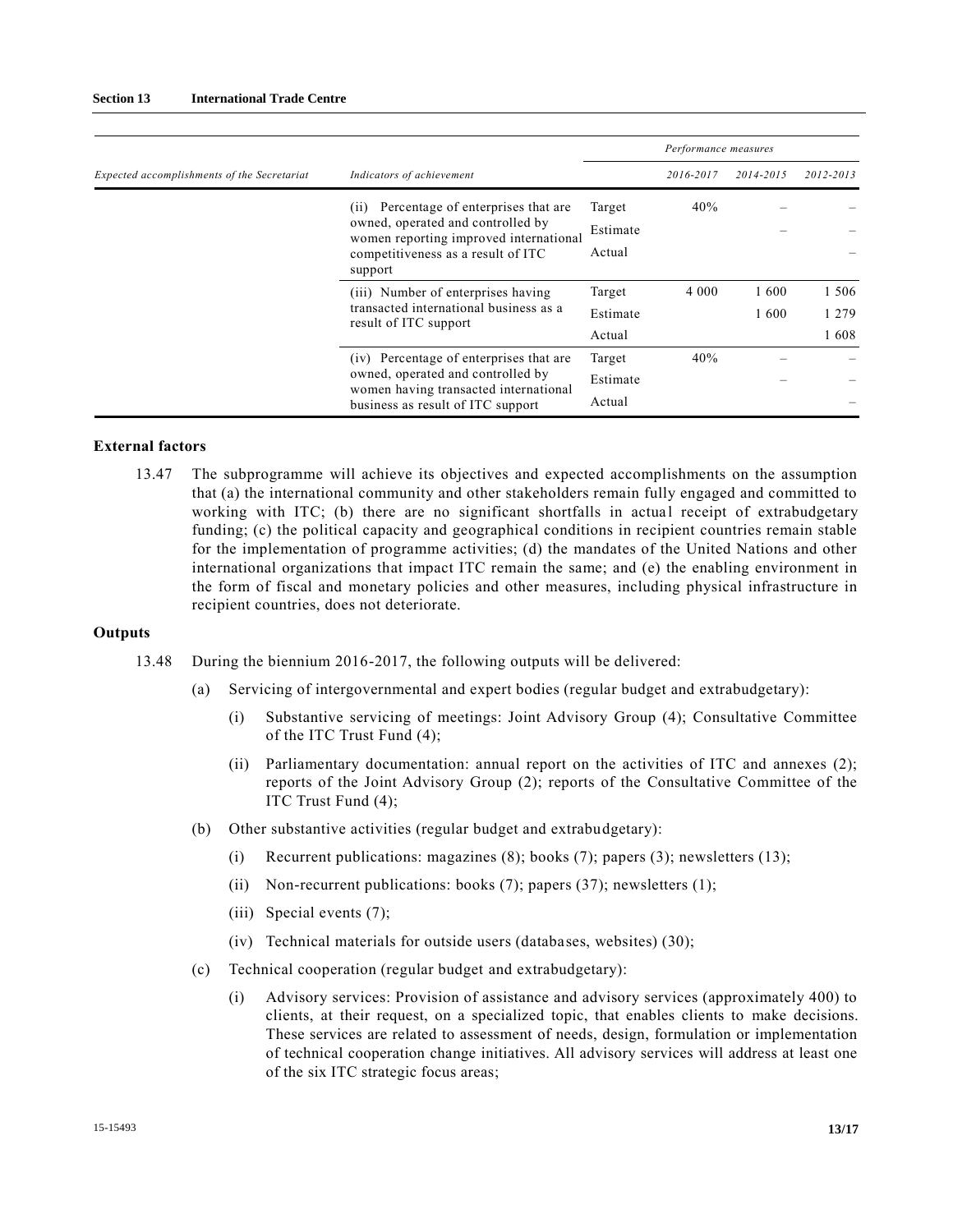- (ii) Training: Training courses, seminars and workshops to transfer skills and knowledge on selected trade topics (approximately 1,000 for approximately 20,000 participants);
- (iii) Field projects: 130 national, regional and interregional field projects.

#### Table 13.7 **Resource requirements (full budget)**

(Thousands of Swiss francs)

|                | Resources    |                                 | Posts     |           |  |
|----------------|--------------|---------------------------------|-----------|-----------|--|
| Category       | 2014-2015    | 2016-2017<br>(before recosting) | 2014-2015 | 2016-2017 |  |
| Regular budget |              |                                 |           |           |  |
| Post           | 58 847.4     | 58 847.4                        | 160       | 160       |  |
| Non-post       | 14 5 5 0 . 2 | 14 5 5 0 . 2                    |           |           |  |
| Subtotal       | 73 397.6     | 73 397.6                        | 160       | 160       |  |
| Extrabudgetary | 102 700.0    | 119 700.0                       | 20        | 20        |  |
| <b>Total</b>   | 176 097.6    | 193 097.6                       | 180       | 180       |  |

- 13.49 The overall resources required for the biennium 2016-2017 for this section amount to SwF 73,397,600, before recosting, at an exchange rate of SwF 0.950 to \$1.00. The proposed overall requirements for section 13 for the biennium 2016-2017 would comprise: (a) an amount of SwF 58,847,400, under post resources, for 160 posts (91 Professional, 69 General Service); and an amount of SwF 14,550,200 (before recosting) under non-post resources to cover operational requirements of the Centre.
- 13.50 As indicated in paragraph 13.29 and table 13.7 above, the proposed overall requirements for this section would amount to SwF 75,501,700 (after recosting) for the biennium 2016-2017 before taking into consideration the miscellaneous income amounting to SwF 400,000.
- 13.51 During the biennium 2016-2017, extrabudgetary resources are expected to amount to SwF 119,700,000, reflecting an increase of 17 per cent over the previous biennium, and will be used to provide trade-related technical assistance to developing countries and countries with economies in transition.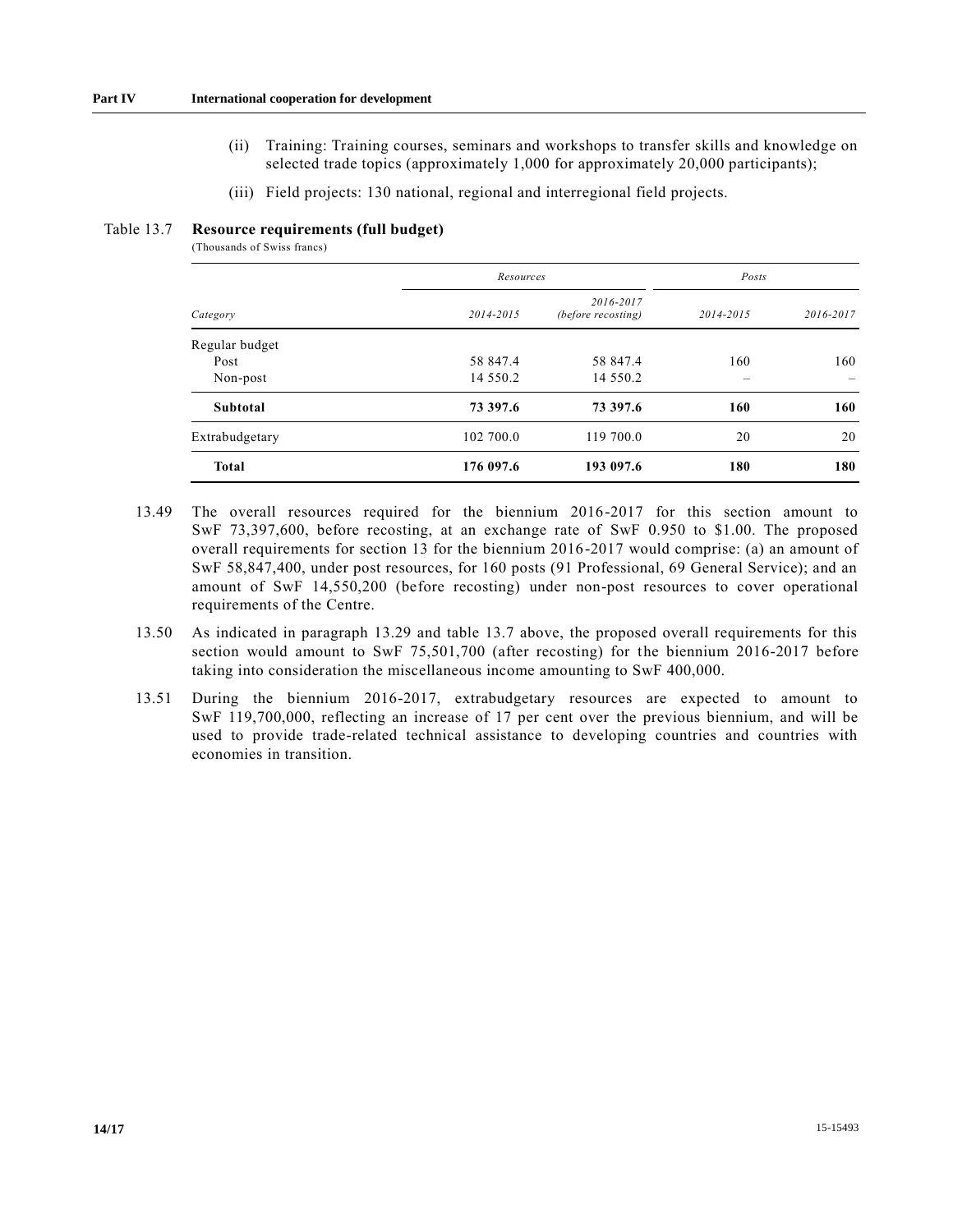# **Annex I**

# **Organizational structure and post distribution for the biennium 2016-2017**

|                                            |                                                 |                                                          |                                                                                       | <b>Office of the Executive</b><br><b>Director</b>           |                                                                    |                                                            |                          |
|--------------------------------------------|-------------------------------------------------|----------------------------------------------------------|---------------------------------------------------------------------------------------|-------------------------------------------------------------|--------------------------------------------------------------------|------------------------------------------------------------|--------------------------|
|                                            |                                                 |                                                          | $\mathbf{R}$ <b>B</b>                                                                 | $\mathbf{X}\mathbf{B}^a$                                    |                                                                    |                                                            |                          |
|                                            |                                                 |                                                          | 1 ASG<br>$1 D-2$<br>$1 D-1$<br>$2 P-5$<br>$5P-4$<br>$1 P-3$<br>$1 P-2$<br>$6$ OL $\,$ | $1 P-5$<br>$1 P-3$<br>$1 P-2$<br>4 OL                       |                                                                    |                                                            |                          |
|                                            | <b>Division of Country</b><br><b>Programmes</b> | <b>Division of Market</b><br>Development                 |                                                                                       |                                                             | <b>Division of Business</b><br>and Institutional<br><b>Support</b> | <b>Division of</b><br>Programme<br><b>Support</b>          |                          |
| $\mathbf{R}$                               | $\mathbf{X}\mathbf{B}^a$                        | $\mathbf{R}$                                             | $\mathbf{X}\mathbf{B}^a$                                                              | $\mathbf{R}$                                                | $\mathbf{X}\mathbf{B}^a$                                           | $\mathbf{R}$                                               | $\mathbf{X}\mathbf{B}^a$ |
| $1 D-1$<br>6 P-5<br>9 P-4<br>4 P-3<br>9 OL | $1 P-4$<br>$1 P-3$<br>$1$ OL $\,$               | $1 D-1$<br>$4P-5$<br>$6P-4$<br>6 P-3<br>$5 P-2$<br>16 OL | $1 P-3$<br>$1$ OL $\,$                                                                | $1 D-1$<br>$4 P-5$<br>$7P-4$<br>$3 P-3$<br>$3 P-2$<br>11 OL | $1 P-4$<br>$1 P-3$<br>$1$ OL $\,$                                  | $1 D-1$<br>$4 P-5$<br>$3 P-4$<br>6 P-3<br>$5 P-2$<br>27 OL | $1 P-4$<br>4 OL          |

*Abbreviations*: RB, regular budget; XB, extrabudgetary; ASG, Assistant Secretary-General; GS, General Service; OL, Other level. *a* Funded by programme support costs.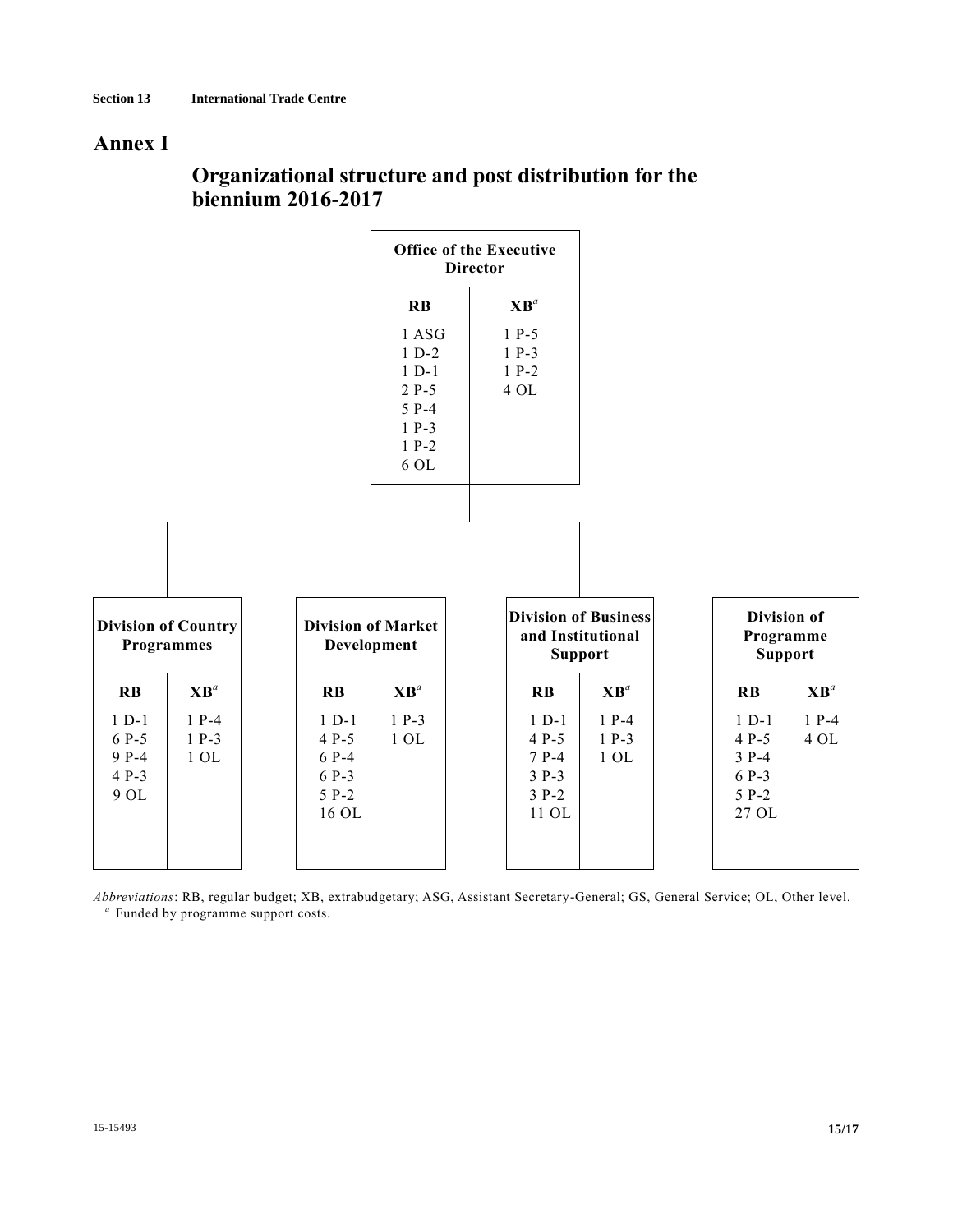# **Annex II**

### **Outputs included in the biennium 2014-2015 not to be delivered in 2016-2017**

| A/68/6<br>(Sect. 13)/Add. 1,<br>paragraph 13.36 | Output                                                | <i><u><b>Ouantity</b></u></i> | Reason for discontinuation                                                                                                                                                                                                                                                                   |
|-------------------------------------------------|-------------------------------------------------------|-------------------------------|----------------------------------------------------------------------------------------------------------------------------------------------------------------------------------------------------------------------------------------------------------------------------------------------|
| $(b)$ (iii)                                     | Standards At a Glance Sheets                          | 20                            | The information produced for these fact sheets will<br>continue to be integrated into the Standards Map<br>web-based tool but will not be counted as separate<br>outputs                                                                                                                     |
| $(b)$ (iii)                                     | Market Analysis Tools User guides                     | 4                             | These will still be produced as part of the client-<br>oriented services for ITC's web-based market<br>analysis tools but will not be counted separately                                                                                                                                     |
| $(b)$ (iii)                                     | <b>Export Quality Management</b><br>bulletins         | 2                             | The programme plan and theory of change of ITC's<br>Value-Added to Trade Programme is currently being<br>revised as part of the Strategic Plan 2015-2017.<br>Outputs related to this programme are currently<br>being reviewed                                                               |
| $(b)$ $(i)$                                     | Market Sector Papers                                  | 2                             | The revised publication programme, aligned to the<br>2015-2017 Strategic Plan, will be spearheaded by a<br>flagship publication on SME competitiveness.<br>Market/sector papers will be tailor-made for specific<br>clients in the context of specific projects                              |
| $(b)$ (viii)                                    | Enquiry reply service                                 | 1                             | ITC will continue to respond to trade-related<br>enquiries from clients but, in keeping with the more<br>strategic approach to output formulation, will not<br>count each enquiry as a separate output                                                                                       |
| $(b)$ $(i)$                                     | The Global Enabling Trade Report                      | 1                             | The revised publication programme, aligned to the<br>2015-2017 Strategic Plan, will be spearheaded by a<br>flagship publication on SME competitiveness                                                                                                                                       |
| $(b)$ (iii)                                     | Information kit for World Export<br>Development Forum | 2                             | These will be produced for the annual World Export<br>Development Forum but will not be counted as a<br>separate output to the special event                                                                                                                                                 |
| $(b)$ (iii)                                     | World Export Development Forum<br>Proceedings Report  | 2                             | These will be produced for the annual World Export<br>Development Forum but will not be counted as a<br>separate output to the special event                                                                                                                                                 |
| $(b)$ $(vi)$                                    | Women Vendors and Exhibition<br>Forum                 | 2                             | This forum will continue as part of the annual World<br>Export Development Forum special event. It will not<br>be counted as a separate output                                                                                                                                               |
| $(b)$ $(v)$                                     | Press conferences                                     | 6                             | ITC will continue to host press conferences to raise<br>awareness on key issues related to SME international<br>competitiveness and sustainable development but, in<br>keeping with the more strategic approach to output<br>formulation, these will not be counted as individual<br>outputs |
| $(b)$ $(v)$                                     | Press releases                                        | 60                            | ITC will continue to produce press releases to raise<br>awareness on key issues related to SME international<br>competitiveness and sustainable development but, in<br>keeping with the more strategic approach to output<br>formulation, these will not be counted as individual<br>outputs |